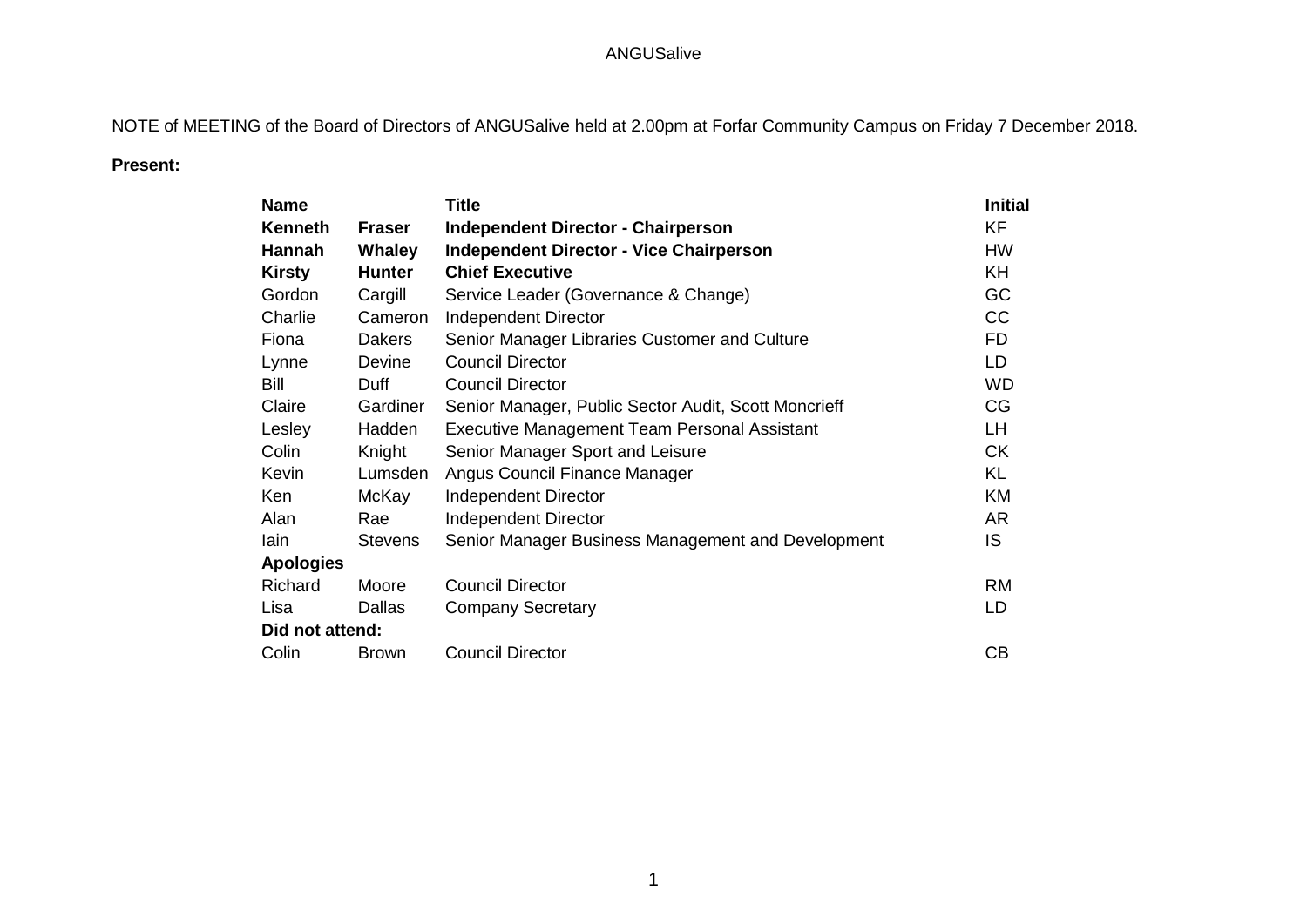| Item No       | <b>Note</b>                                                                                                                                                                                                                                                                                                                                                                                                                                                                                                                                                                                                                                                                                                                                                                                          |
|---------------|------------------------------------------------------------------------------------------------------------------------------------------------------------------------------------------------------------------------------------------------------------------------------------------------------------------------------------------------------------------------------------------------------------------------------------------------------------------------------------------------------------------------------------------------------------------------------------------------------------------------------------------------------------------------------------------------------------------------------------------------------------------------------------------------------|
| $\mathbf 1$ . | <b>Welcome &amp; Apologies</b>                                                                                                                                                                                                                                                                                                                                                                                                                                                                                                                                                                                                                                                                                                                                                                       |
|               | KF welcomed everyone to the meeting including new Board members CC, AR, LD. Introductions were made around<br>the table.                                                                                                                                                                                                                                                                                                                                                                                                                                                                                                                                                                                                                                                                             |
|               | Apologies: Lisa Dallas, Cllr Richard Moore                                                                                                                                                                                                                                                                                                                                                                                                                                                                                                                                                                                                                                                                                                                                                           |
|               | Did not attend: Cllr Colin Brown                                                                                                                                                                                                                                                                                                                                                                                                                                                                                                                                                                                                                                                                                                                                                                     |
| 2.            | <b>Declarations of Interest</b>                                                                                                                                                                                                                                                                                                                                                                                                                                                                                                                                                                                                                                                                                                                                                                      |
|               | Directors were asked to consider whether they had any declarations of interest in relation to any item on the agenda<br>for the meeting. No declarations were made.                                                                                                                                                                                                                                                                                                                                                                                                                                                                                                                                                                                                                                  |
| 3.            | Minutes of Meeting on Friday 29 June 2018                                                                                                                                                                                                                                                                                                                                                                                                                                                                                                                                                                                                                                                                                                                                                            |
|               | The Directors approved the minutes of the above meeting.<br>WD highlighted an amendment was required to initials in point 12. LH to amend and re-issue.<br>Proposed as accurate by WD and seconded by HW                                                                                                                                                                                                                                                                                                                                                                                                                                                                                                                                                                                             |
|               |                                                                                                                                                                                                                                                                                                                                                                                                                                                                                                                                                                                                                                                                                                                                                                                                      |
| 4.            | Matters arising from the Minute of Meeting on Friday 29 June 2018                                                                                                                                                                                                                                                                                                                                                                                                                                                                                                                                                                                                                                                                                                                                    |
|               | <b>NDR</b><br>KH advised Mr Mackay announced that properties being run by Council ALEOs in receipt of relief at the fixed point of<br>28 November 2017, would be able to retain the relief in full. However, to address the concerns of the continuing<br>expansion of the ALEO approach, further relief benefit would be offset to councils to mitigate against future ALEO<br>expansion. The decision to move away from the Barclay recommendation also benefits councils that have adopted<br>the ALEO delivery model over those that didn't.<br>KH advised Glen Doll Ranger Station was not being awarded charitable relief. Angus Council only became aware of<br>the property's eligibility for Charitable relief after receiving the request to carry out the baseline exercise. Therefore it |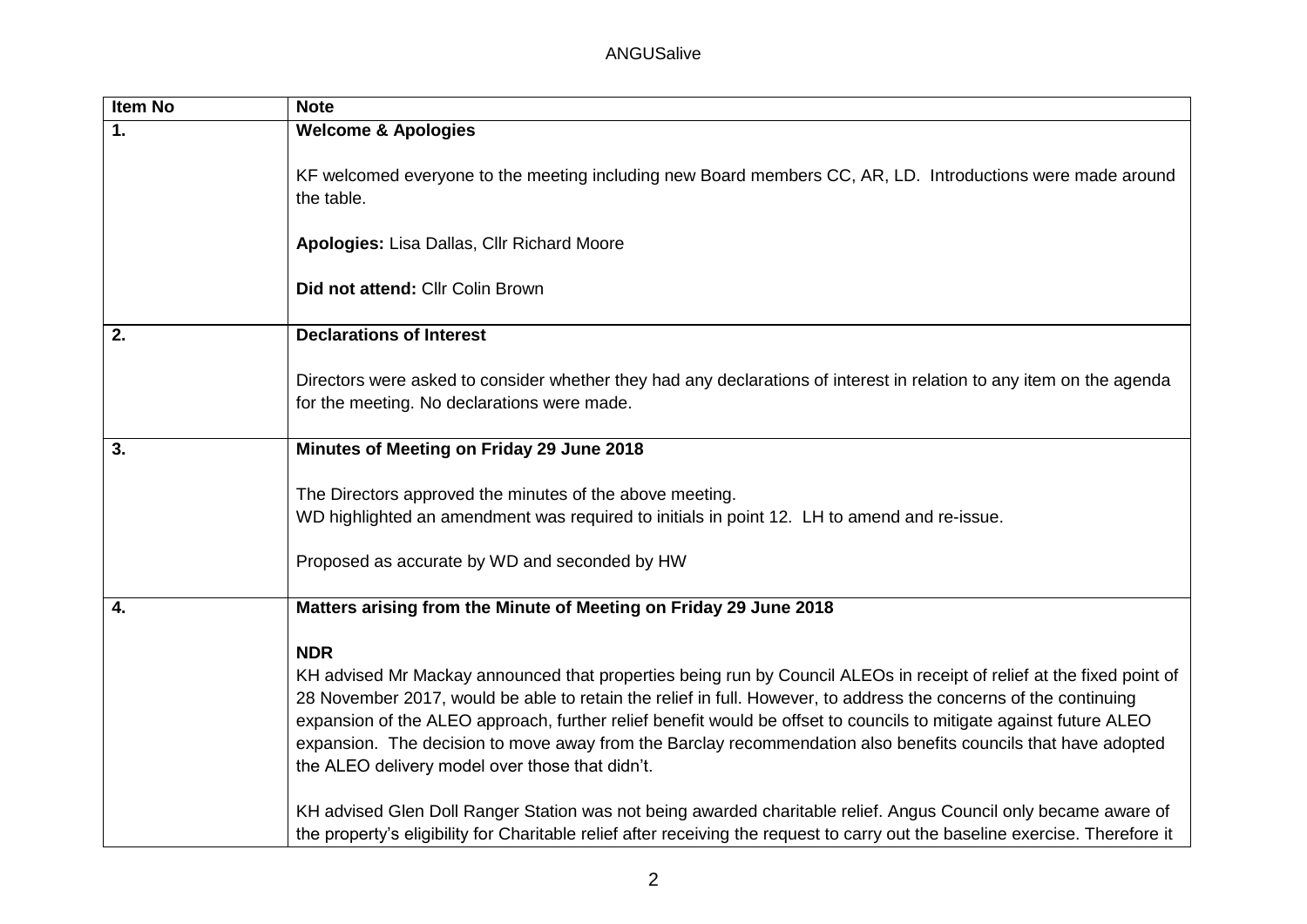|                  | is not an existing commitment of Charitable relief to an ALEO property. It will not be included in the baseline figures.                                                                                                                                                                                                                                                                                                                                                                                                                                                                                                                  |
|------------------|-------------------------------------------------------------------------------------------------------------------------------------------------------------------------------------------------------------------------------------------------------------------------------------------------------------------------------------------------------------------------------------------------------------------------------------------------------------------------------------------------------------------------------------------------------------------------------------------------------------------------------------------|
|                  | William Lamb Studio was granted Charitable relief after the fixed point and was not an existing commitment. It will not<br>be included in the baseline figures.                                                                                                                                                                                                                                                                                                                                                                                                                                                                           |
|                  | Inglis Memorial Hall was never in receipt of Charitable relief. The property was being awarded Rural relief and<br>consequently is not an existing commitment of Charitable relief to an ALEO property. It will not be included in the<br>baseline figures.                                                                                                                                                                                                                                                                                                                                                                               |
|                  | <b>ANGUS Heritage Research Centre</b><br>FD provided a high level overview of progress to date on the ARHC development. Accelerator Grant??<br>KF requested FD provide a briefing report at the next Board meeting in February.                                                                                                                                                                                                                                                                                                                                                                                                           |
|                  | <b>Critical Pathway</b><br>KF requested the critical pathway for the organisational review is presented to the Board at the Development session<br>on Friday 18 January 2019.                                                                                                                                                                                                                                                                                                                                                                                                                                                             |
| $\overline{5}$ . | <b>Chief Executive Update</b>                                                                                                                                                                                                                                                                                                                                                                                                                                                                                                                                                                                                             |
|                  | <b>Montrose Library</b><br>$\bullet$<br>Montrose Library reopened on 8 September 2018 following a £1 million refurbishment turning it into a flexible<br>community space that includes bright and fun children's library, the new Esk Pod that can be booked for<br>small meetings, group study or client meetings and the upstairs Rose Room that is digitally enabled and<br>offers an accessible space for community, professional and commercial exhibitions, large group activities,<br>meetings or private functions such as weddings, parties and celebrations. To date 172 new members have<br>joined and 491 have re-registered. |
|                  | <b>Amazon Smile</b><br>Amazon Smile is now set up, any relevant information will presented to future Finance & Audit Sub<br>Committee and cascaded to press and employees if required.                                                                                                                                                                                                                                                                                                                                                                                                                                                    |
|                  | <b>ANGUSalive Meffan Winter Show 2018</b><br>$\bullet$<br>ANGUSalive Museums & Galleries team were delighted to see artists of all levels, both professional and<br>amateur, from all over Scotland enter their art work into the ANGUSalive Meffan Winter Show 2018. Each of<br>these artists have the opportunity to showcase their work at the prestigious ANGUSalive Meffan Museum &                                                                                                                                                                                                                                                  |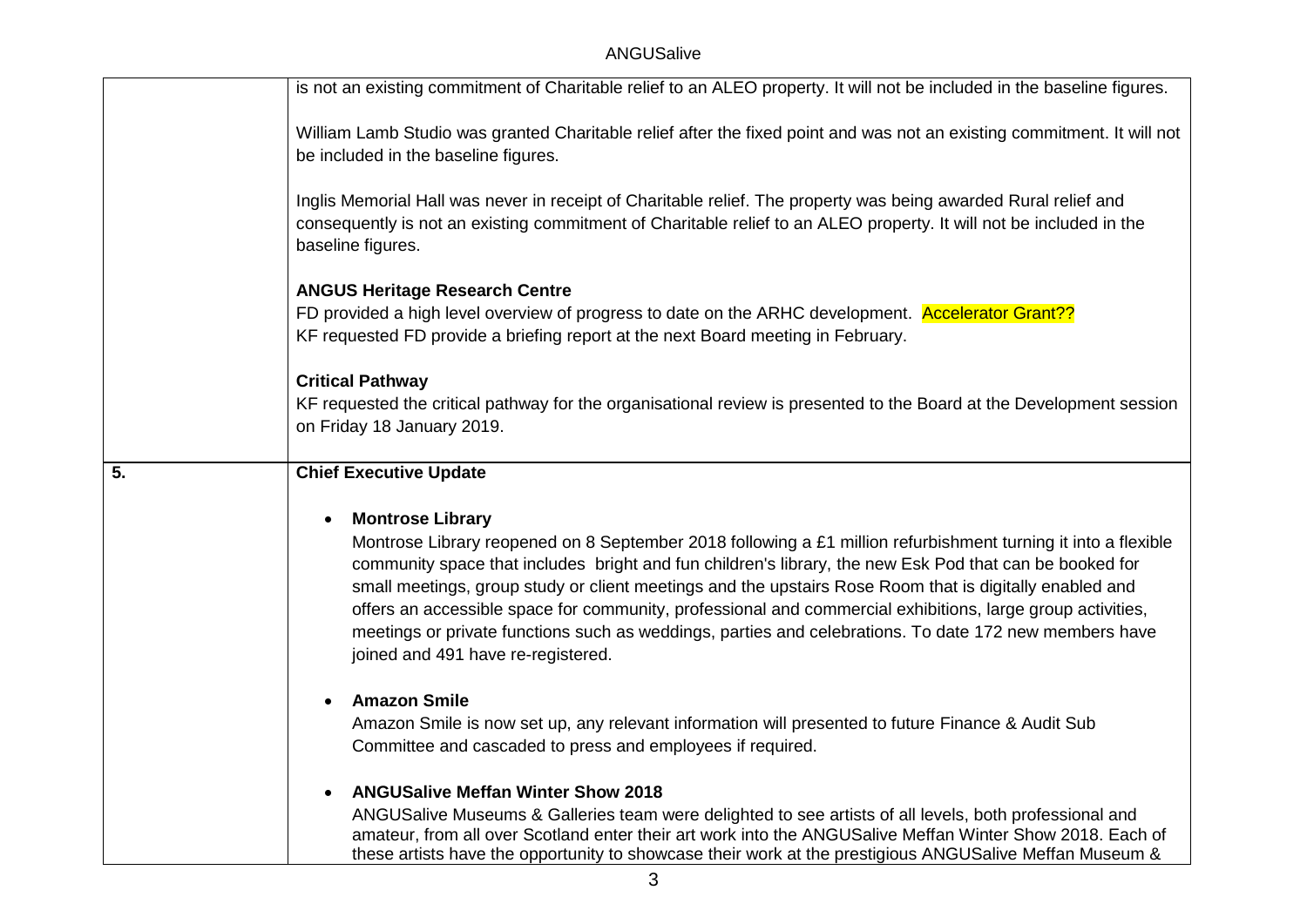|    | Art Gallery as well as the chance for their work to become part of the Angus Fine Art Collection.                                                                                                                                                             |
|----|---------------------------------------------------------------------------------------------------------------------------------------------------------------------------------------------------------------------------------------------------------------|
|    | All work in the ANGUSalive Meffan Winter Show will be for sale and any pieces purchased as Christmas gifts<br>may be collected on Saturday 22nd December before the closure of the exhibition.                                                                |
|    | <b>Legend – Website</b><br>$\bullet$                                                                                                                                                                                                                          |
|    | A workshop was recently held to generate ideas for the new ANGUSalive website                                                                                                                                                                                 |
|    | Legend - Online bookings<br>$\bullet$                                                                                                                                                                                                                         |
|    | Number of challenges with Angus Council IT & Legend have been faced with regards Pen Testing. Target<br>date for online launch is 1 February 2019.                                                                                                            |
|    | <b>Arbroath Signal Tower</b><br>$\bullet$                                                                                                                                                                                                                     |
|    | The Signal Tower development is progressing well. Target date for launch is late summer 2019.                                                                                                                                                                 |
|    | <b>SportScotland</b><br>$\bullet$                                                                                                                                                                                                                             |
|    | There was a very positive outcome from the Partnership meeting. SportScotland is particularly impressed<br>with the links with Active Schools and Sports Development. 4yr partnership deal has been agreed. Further<br>meeting to be scheduled in early 2019. |
|    | <b>Gender Pay Gap</b><br>$\bullet$                                                                                                                                                                                                                            |
|    | KH highlighted challenges with reporting of 2017 figures and advised the snap shot of 2018 had been<br>requested however figures had not yet been provided. CG to investigate with AC.                                                                        |
|    | Hospitalfield<br>$\bullet$                                                                                                                                                                                                                                    |
|    | KH provided an overview of new joint initiative with ANGUSalive, Hospitalfield, Creative Scotland and Angus<br>Council. A 3yr programme has been agreed which will help deliver festivals.                                                                    |
|    |                                                                                                                                                                                                                                                               |
| 6. | 22_18_Annual Accounts & Directors Report                                                                                                                                                                                                                      |
|    | KH advised Scott Moncrieff were commissioned to prepare the statutory accounting statements and associated notes<br>to ensure that the resulting documents are fully compliant with the necessary legislation and regulations.                                |
|    | KH also provided a high level overview on challenges experienced throughout the external audit process and the                                                                                                                                                |
|    | collation of information for the annual accounts and noted the impact of the delays and issues resulted in a significant                                                                                                                                      |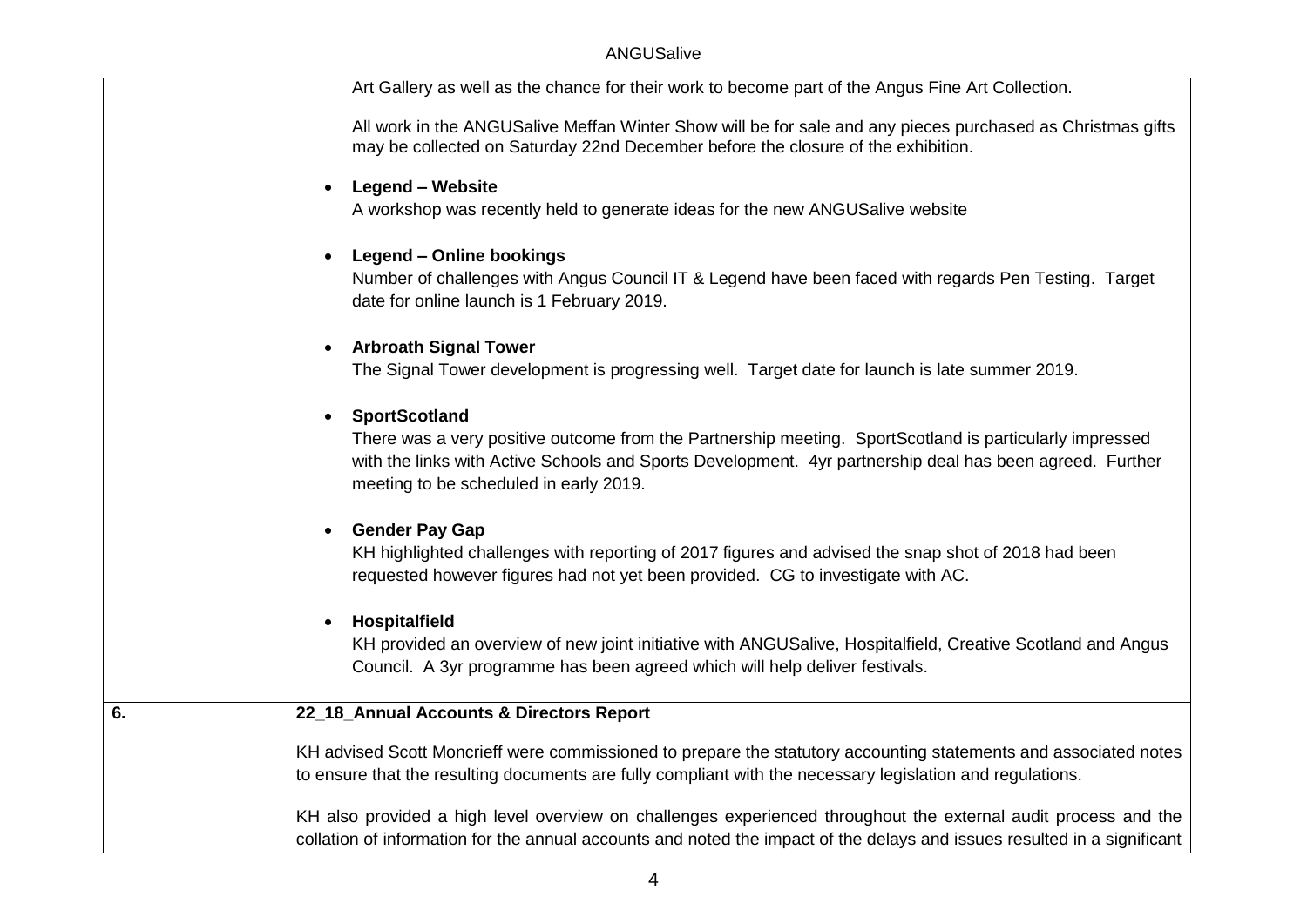ANGUSalive

|                  | rise in budgeted time.                                                                                                                                                                                                                                                                                                                                                                                                                                                                                         |
|------------------|----------------------------------------------------------------------------------------------------------------------------------------------------------------------------------------------------------------------------------------------------------------------------------------------------------------------------------------------------------------------------------------------------------------------------------------------------------------------------------------------------------------|
|                  | CG provided a high level overview and advised ANGUSalive can be seen to have performed well financially over the<br>operating period.                                                                                                                                                                                                                                                                                                                                                                          |
|                  | KL advised the Finance Support section had supplied information requested by Scott Moncrieff as well as facilitating<br>on-site reviews of information. KL confirmed the process continues to be a significant learning experience for the<br>Finance Support section and sub teams within Angus Council, Significant improvements have been made from<br>previous audits. The complex nature of providing information to the external auditor in a timely fashion has continued<br>to prove very challenging. |
|                  | KL highlighted the approach of Scott Moncrieff in this regard was however welcomed and confirmed the on-site team<br>were at all times approachable and willing to work with Finance and ANGUSalive to find solutions where problem<br>areas were identified. A commitment has been given by all involved to continue to work together to ensure future<br>accounts and audit processes run more smoothly and are completed earlier in the year.                                                               |
|                  | The Board considered and reviewed the annual report and accounts, the audit management report and findings, and<br>reviewed the letters of representation and cover letters.                                                                                                                                                                                                                                                                                                                                   |
|                  | The Board approved the accounts for signature and thereafter submission to Companies House (charity and trading)<br>and the Office of the Scottish Charity Regulator (OSCR) for the charity only.                                                                                                                                                                                                                                                                                                              |
| $\overline{7}$ . | <b>Finance &amp; Audit Sub Committee Information Report</b>                                                                                                                                                                                                                                                                                                                                                                                                                                                    |
|                  | The Board noted the content of the information report.                                                                                                                                                                                                                                                                                                                                                                                                                                                         |
|                  | It was agreed future reporting on the Finance and Audit Sub Committee would be done by exception and the<br>information report would include the minute only.                                                                                                                                                                                                                                                                                                                                                  |
| 8.               | 23_18_Risk Guidance & Strategy                                                                                                                                                                                                                                                                                                                                                                                                                                                                                 |
|                  | The Board noted the changes to the Risk Management Strategy and approved the updated risk management<br>guidance process.                                                                                                                                                                                                                                                                                                                                                                                      |
| $\overline{9}$ . | 24_18_Risk Register Overview                                                                                                                                                                                                                                                                                                                                                                                                                                                                                   |
|                  | The Board noted the content of the report.                                                                                                                                                                                                                                                                                                                                                                                                                                                                     |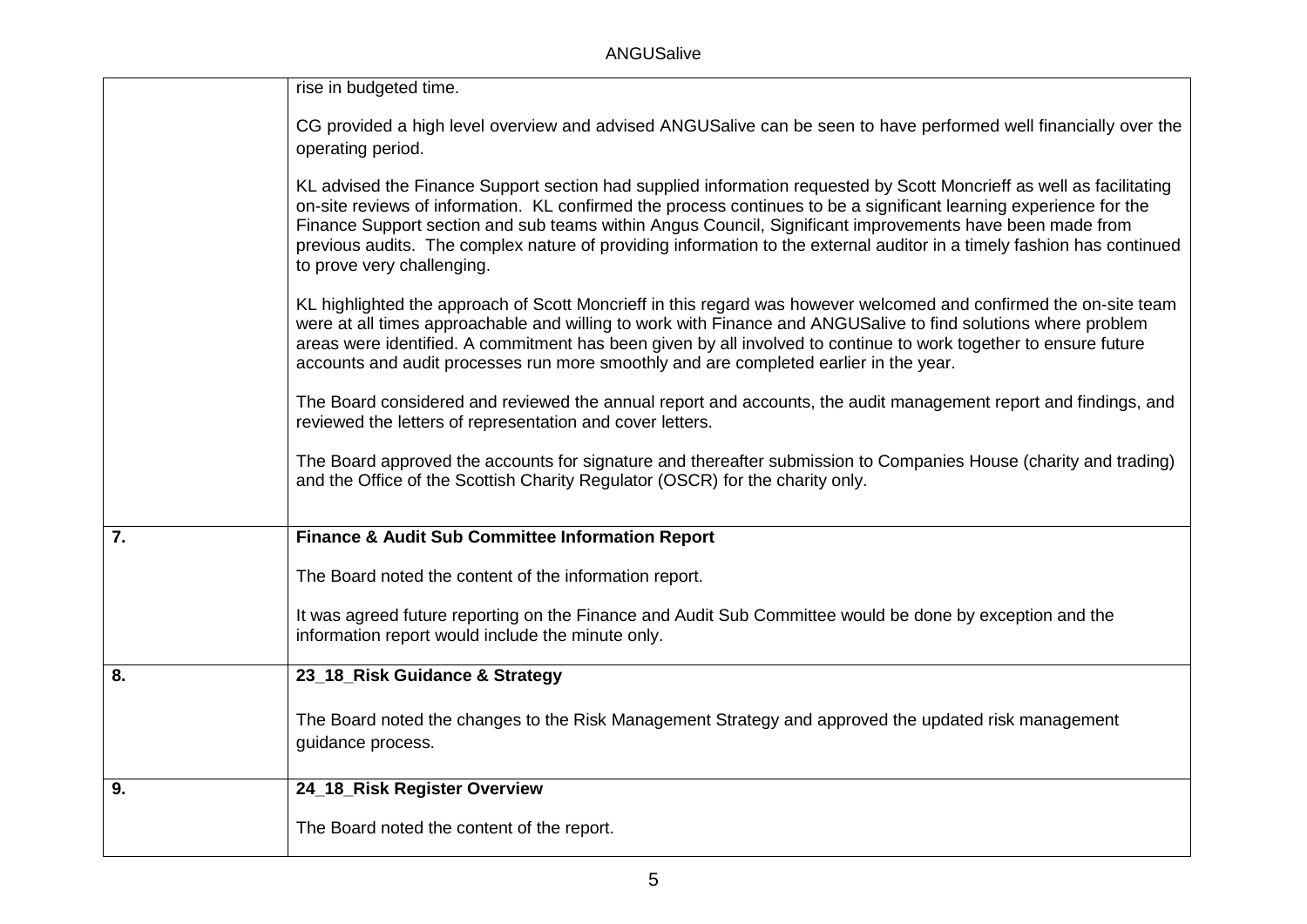ANGUSalive

| 10. | 25_18_Advertising, Sponsorship & Contra Policy                                                                                                                                     |
|-----|------------------------------------------------------------------------------------------------------------------------------------------------------------------------------------|
|     | The Board approved the ANGUSalive Advertising, Sponsorship & Contra Policy and noted that a standard template<br>will be developed for each agreement type.                        |
| 11. | 26_18_ Dealing with Unacceptable Customer Behaviour and Dealing with Unacceptable Actions by<br><b>Complainants</b>                                                                |
|     | The Board approved the ANGUSalive procedure for Dealing with Unacceptable Actions by Complainants and the<br>ANGUSalive procedure for Dealing with Unacceptable Customer Behaviour |
| 12. | <b>Policies and Corporate Documents</b>                                                                                                                                            |
|     | The Board noted the following policy branding updates:<br><b>Conditions of Service</b><br>Time off for Trade Union Duties                                                          |
|     | $\bullet$                                                                                                                                                                          |
|     | The Board approved the following policy amendments and branding updates:<br>Period of notice                                                                                       |
|     | Smoking at work                                                                                                                                                                    |
|     | Working arrangement allowances                                                                                                                                                     |
|     | Leave<br>Paternity                                                                                                                                                                 |
| 13. | 2019 Meeting Schedule                                                                                                                                                              |
|     | The Board noted and approved the Schedule for 2019.                                                                                                                                |
|     | The trading subsidiary meetings are to be held at 9.30am prior to the full Board Meeting. LH to amend table and<br>issue.                                                          |
| 13. | Any other competent business                                                                                                                                                       |
|     | <b>NA</b>                                                                                                                                                                          |
| 14. | <b>Date of Next Meeting</b>                                                                                                                                                        |
|     | Friday 22 February 2019                                                                                                                                                            |
|     |                                                                                                                                                                                    |